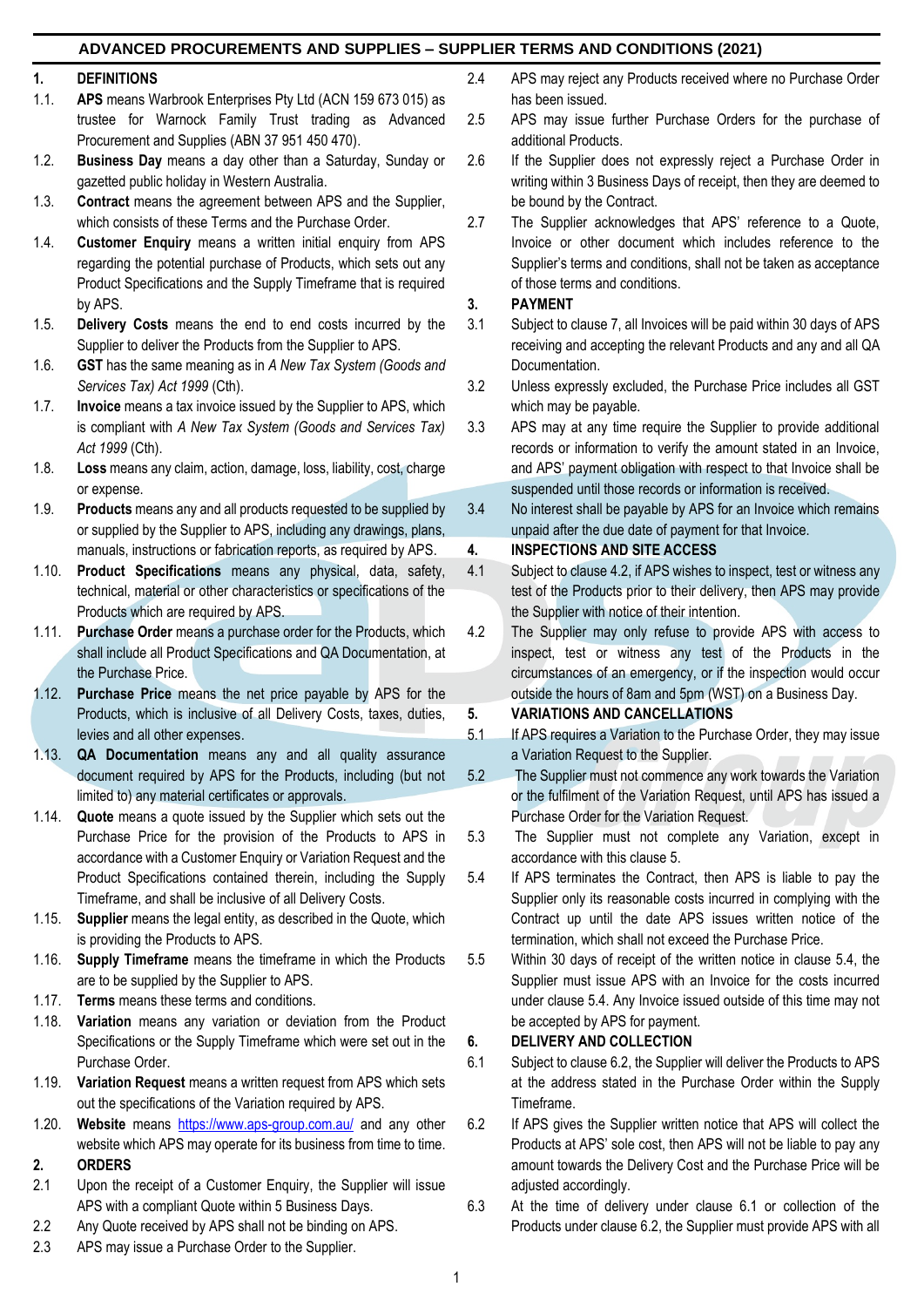## **ADVANCED PROCUREMENTS AND SUPPLIES – SUPPLIER TERMS AND CONDITIONS (AUGUST 2021)**

of the QA Documentation required by APS, with respect to the Products.

6.4 The Supplier shall be liable for any and all Loss suffered by APS as a result of any act or omission of the Supplier or any freight carrier used to deliver the Products to APS under clause 6.1, or any damage to the Products prior to their collection by APS in clause 6.2.

# **7. ACCEPTANCE, RISK AND TITLE**

- 7.1 The Supplier acknowledges and agrees that all risk in the Products remains with the Supplier until the Products have been received and accepted by APS under this clause 7.
- 7.2 All Products will be subject to a final inspection by APS prior to their acceptance.
- 7.3 APS reserves the right to reject any Products which do not meet the Product Specifications or are not fit for use, within 20 Business Days of the Products being delivered to or collected by APS.
- 7.4 Title in the Products shall pass to APS if not rejected within the timeframe contemplated in clause 7.3.

# **8. REJECTED PRODUCTS, REFUNDS AND REPAIRS**

- 8.1 If APS rejects a Product under clause 7, the Supplier must, at APS' sole discretion:
	- a. provide APS with a full refund of the Purchase Price of the relevant Product, without any setoff or deduction, within 5 Business Days of receiving notice of the rejection;
	- b. replace or repair the Product within a timeframe set by APS, at no further cost to APS; or
	- c. provide APS with a credit for the sum of the Purchase Price of the relevant Product.
- 8.2 For the avoidance of doubt, the Supplier shall be solely liable in any costs incurred in returning a rejected Product from APS to the Supplier.
- 8.3 The Supplier agrees to provide APS with a full refund of the Purchase Price, without set-off or deduction, if a Product is returned within 10 Business Days of delivery to or collection by APS under clause 6, irrespective of if it meets the Product Specifications or not.
- 8.4 APS' right to obtain a refund or repairs is not limited to its rights under the *Competition and Consumer Act 2010* (Cth).
- 8.5 If the Supplier fails to repair the Product within the timeframe under clause 8.1.b., then APS may undertake the repairs and then issue the Supplier with the relevant invoice for the repairs, which shall be immediately due and payable to APS.
- 8.6 If a Product is identified as being defective outside of the period contemplated in clause 7, then the Supplier agrees to indemnify and will keep indemnified APS against any Loss suffered as a result of that defect or its rectification.

## **9 TERMINATION**

- 9.1 APS reserves the right to terminate the Contract on the occurrence of any of the following events:
	- a. the Supplier breaching any term of the Contract;
	- b. the Supplier becomes insolvent, convenes a meeting with its creditors or proposes or enters into an arrangement with creditors, or makes an assignment for the benefit of its creditors, or becomes a bankrupt;
	- c. a receiver, manager, liquidator (provisional or otherwise) or similar person is appointed in respect of the Supplier or any asset of the Supplier; or
- d. the Products are not supplied to APS within 3 Business Days after the expiry of the Supply Timeframe.
- 9.2 APS will not be liable to the Supplier for any Loss suffered as a result of APS exercising its rights under this clause.

# **10 WARRANTIES AND LIABILITY**

- 10.1 The Supplier warrants and represents that the Products will:
	- a. be supplied in accordance with all applicable laws, regulations, codes and standards;
	- b. comply with the Product Specifications;
	- c. be free from any defects;
	- d. be fit for purpose;
	- e. comply with any samples that the Supplier may have previously provided to APS;
	- f. be of new and merchantable quality;
	- g. be provided to APS free of any interests, liens, charges, encumbrances or any interests under the *Personal Property Securities Act 2009* (Cth)
- 10.2 The Supplier will be liable for, and indemnifies (and will keep indemnified) APS against, any and all Loss suffered:
	- a. by APS for Products which are not supplied in accordance with the Product Specifications contained in the Purchase Order;
	- b. by APS or APS's customers, for any injury or death caused by a defective Product;
	- c. by APS' customers as a result of the delivery of the Products outside of the Supply Timeframe, where the delay is not caused by APS, either directly or indirectly;
	- d. any Variations which are performed by the Supplier, without APS' express written consent; or
	- e. a breach of any warranty, including those in this clause 10.
- 10.3 The rights and obligations under clause 8.6 and this clause 10 survive termination of the Contract.

# **11 INTELLECTUAL PROPERTY**

- 11.1 The Supplier acknowledges and agrees that it does not acquire any rights, including registered and unregistered intellectual property rights, in any of the Products which are designed or enhanced by or on behalf of APS.
- 11.2 With respect to the Products referred to in clause 11.1, the Supplier must not:
	- a. register or apply to register any rights in respect of the intellectual property related to the Products; or
	- b. seek to reproduce the Products in any way.
- 11.3 The Supplier warrants that the provision of the Products to APS will not infringe on any intellectual property rights that any third party may have.
- 11.4 This clause 11 shall survive the expiry or termination of this Contract.

## **12 PRIVACY POLICY**

- 12.1 This clause 12 is a privacy policy for the purposes of the Australian Privacy Principles contained in Schedule 1 of the *Privacy Act 1988* (Cth) (Act). A full version of the Australian Privacy Principles can be found at the Office of the Australian Information Commissioner website – [http://www.oaic.gov.au/.](http://www.oaic.gov.au/)
- 12.2 With respect to the collection and use of information:
	- a. APS only collects personal information that is necessary or directly related to its business functions or activities with its Suppliers;
	- b. examples of the personal information which APS collects may include, where applicable, the Supplier's: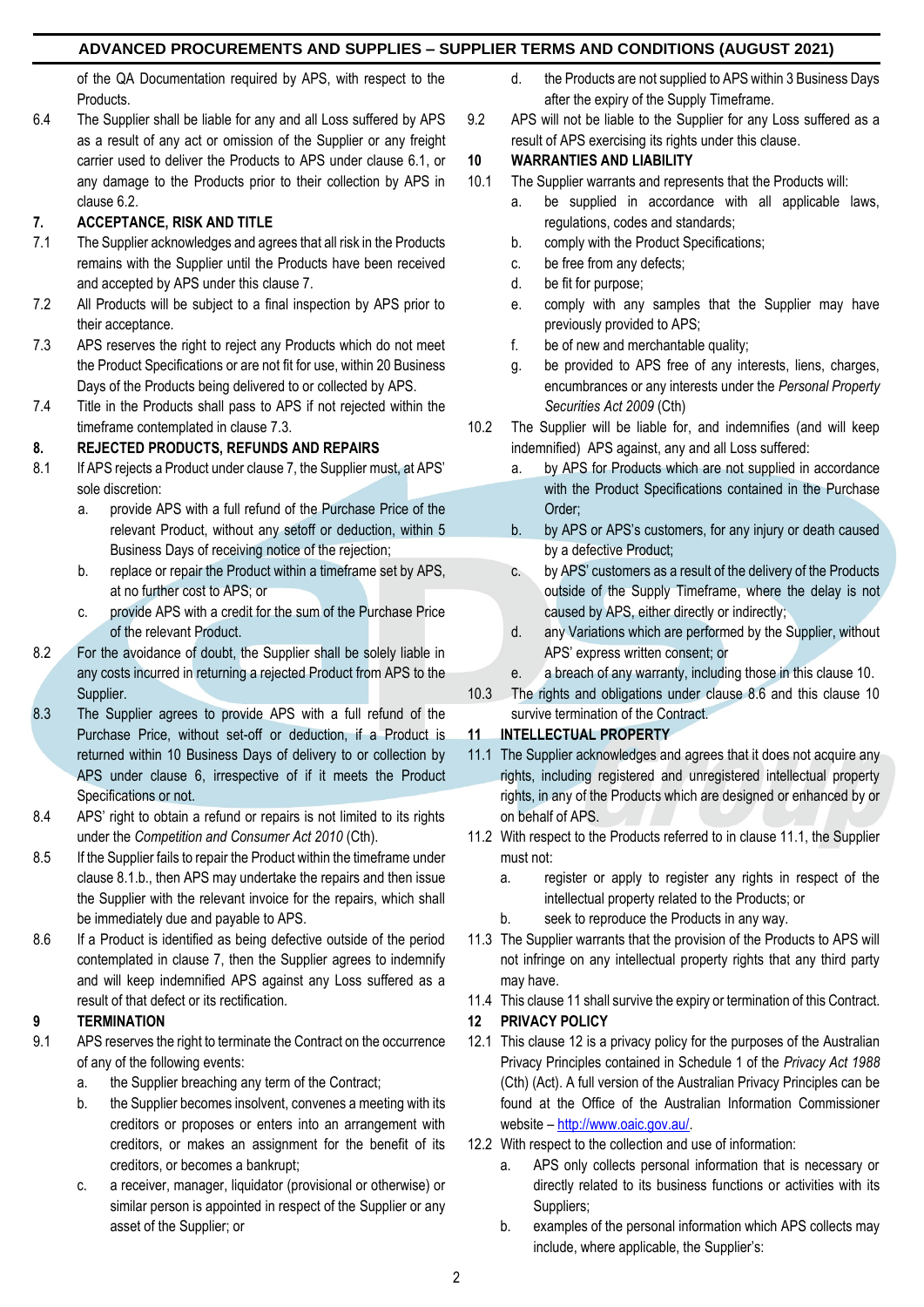### **ADVANCED PROCUREMENTS AND SUPPLIES – SUPPLIER TERMS AND CONDITIONS (AUGUST 2021)**

- i. name;
- ii. contact details (including mail, electronic mail and telephone details);
- iii. date of birth;
- iv. Australian Company Number and Australian Business Number;
- v. payment information, including credit card or bank details; and
- vi. any other information required by APS' business;
- c. if APS receives personal information from the Supplier that it did not ask for, and that personal information is sensitive information or is not reasonably necessary for APS' functions or activities, APS will destroy or de-identify the information;
- d. it is unlikely that APS will use the services of an overseas data centre, however if APS does store a Supplier's information in an overseas data centre, APS will inform its Suppliers prior to any storage of data overseas;
- e. APS may disclose a Supplier's information to third parties outside of APS with express permission from the relevant Supplier, or if APS is required to do so by law;
- f. APS may disclose the Supplier's information to third parties who work directly with APS, which for the avoidance of doubt, includes both customers and employees of APS;
- g. APS will only use a Supplier's personal information for the purposes of:
	- i. obtaining the Products from the Supplier;
	- ii. the payment of monies;
	- iii. improving the services offered by APS;
	- iv. compliance with this Contract;
	- v. marketing the Products; and
	- vi. meeting legal requirements, including complying with court orders and valid subpoenas;
- h. APS will store all emails, invoices, statements and correspondence, and endeavour to keep records of all verbal and written communications with Suppliers in order to have a history of all interactions between APS and each Supplier; and
- i. in the event the Supplier wishes to amend the personal information held by APS, the Supplier may contact APS and advise of the requested amendment. APS will amend the information it holds within 10 Business Days.
- 12.3 The Supplier acknowledges that:
	- a. the use of cookies and tracking technology on the Website:
		- i. may record information such as domain and host names, Internet protocol addresses, browser software and operating system types, click-stream patterns, and dates and times that they are accessed; and
		- ii. allows APS to improve its Website and the Supplier's browsing experiences;
	- b. APS may evaluate information that does not contain personal information for trend analysis;
	- c. it may be able to access other sites by clicking on links that APS has provided on any part of its Website. APS shall not be responsible for the privacy practices or the content of any of those linked websites;
	- d. every effort will be made by APS to ensure the security of Supplier's personal information to protect it from misuse, interference, loss or unauthorised access, and to ensure that Suppliers' personal information is complete and accurate. If

a Supplier's data changes, then the Supplier is responsible for notifying APS of those changes so that Suppliers' information is up-to-date and accurate;

- e. when personal information is no longer needed, APS will take reasonable steps to ensure that the relevant Supplier's personal information is destroyed, de-identified, or both; and
- f. unless an exemption under the Act applies, APS will, at a Supplier's written request, provide that Supplier with a copy of any personal information APS holds regarding that Supplier. APS will advise the Supplier of any costs which may apply for this and obtain the Supplier's agreement to those costs before providing any information.
- 12.4 Any changes to this privacy policy will be posted to APS' Website, and will become effective as of the date APS posts those changes to its Website.
- 12.5 In order to access, correct or update its personal information, or to raise a question or concern or complaint regarding APS' collection and use of personal information, the Supplier may email APS at [admin@aps-group.com.au.](mailto:admin@aps-group.com.au)
- 12.6 For the purposes of any complaints regarding APS' collection or use of a Supplier's personal information (**Privacy Complaint**), the following applies:
	- a. a Privacy Complaint must be made in writing, and sent in accordance with clause 12.5 above;
	- b. a Privacy Complaint should set out the type of personal information that is the subject of the Privacy Complaint, and details of the alleged improper collection or use;
	- c. within 5 Business Days of receiving a Privacy Complaint, APS shall respond to the Supplier acknowledging receipt of the Privacy Complaint, and advise of the contact details of the person responsible for reviewing the Privacy Complaint and an estimated substantive response time, which shall be no more than 20 business days of receipt of the Privacy Complaint;
	- d. the substantive response shall include information regarding how the Supplier may make a complaint to the Australian Information Commissioner, should the Supplier not be satisfied with APS' substantive response;
	- e. more information on complaints may be found at the website for the Office of the Australian Information Commissioner website – [http://www.oaic.gov.au/.](http://www.oaic.gov.au/)
- 12.7 If APS identifies reasonable grounds to believe that unauthorised access or disclosure of any Suppliers' personal information has occurred, or that Supplier's personal information has been lost and is at risk of being subject to unauthorised access or disclosure, then APS will notify the relevant Supplier in writing and provide a copy of its written statement to the Australian Information Commissioner. The following information shall be included in the written statement:
	- a. a description of the possible data breach that may have occurred;
	- b. what kind of personal information has potentially been affected;
	- c. recommended steps the Supplier should take in order to protect themselves; and
	- d. if applicable, the details of the source of the data breach if APS has reasonable grounds to believe the data breach was constituted by a third party.